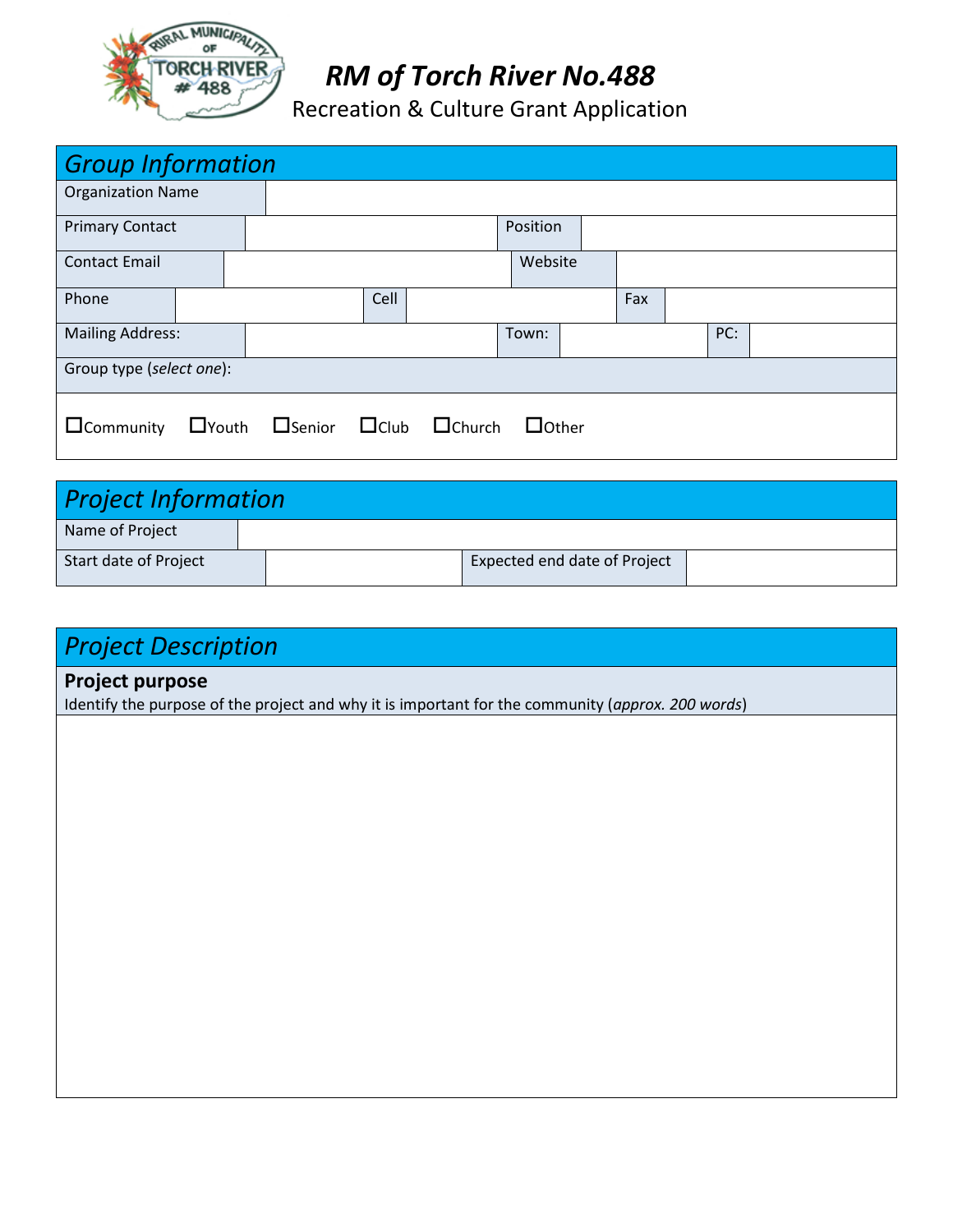

| <b>Prior History with RM of Torch River</b>                                                                                             |  |  |  |
|-----------------------------------------------------------------------------------------------------------------------------------------|--|--|--|
| Identify if your group is a new or returning applicant/recipient of funding from the RM of Torch River Recreation and<br>Culture Grant. |  |  |  |
| $\Box$ First Time applying for funding<br>$\Box$ Previously applied but did not receive funding                                         |  |  |  |
| $\Box$ Past recipient of funding – if yes, please indicate project name and year of application                                         |  |  |  |
| Year<br>Project Name                                                                                                                    |  |  |  |
|                                                                                                                                         |  |  |  |
| Identify the focus of activities involved in your project (check all that apply)                                                        |  |  |  |
| $\Box$ Culture<br>Ш<br>Recreation<br><b>Physical Activity</b><br>$\Box$ Sport<br>$\Box$ Heritage<br>ப                                   |  |  |  |
| $\Box$ Public Safety $\Box$ Arts<br>Children Safety<br>$\Box$ Adult Safety<br>$\Box$ Literary<br>ப                                      |  |  |  |
| Select the audiences who will benefit from your project (check all that apply)                                                          |  |  |  |
| Children 0-5<br>$\Box$ Teens 12-16<br>$\Box$ Youth 17-25<br>Children 6-11 years<br>ш<br>LΙ                                              |  |  |  |
| Adults<br>Youth at risk<br>Older Adults (55+) $\Box$ persons with a disability<br>ப<br>ப<br>ப                                           |  |  |  |
| $\sim$ $\sim$ $\sim$ $\sim$ $\sim$ $\sim$ $\sim$                                                                                        |  |  |  |

| <b>Project Objectives</b>                                                                                                                                                                                                                              |  |  |
|--------------------------------------------------------------------------------------------------------------------------------------------------------------------------------------------------------------------------------------------------------|--|--|
| Describe the community issue, challenge or opportunity your project is designed to address.<br>Include how the need was identified. Describe the outcomes, or results that the project is to achieve.<br>How will this project impact the Environment? |  |  |
|                                                                                                                                                                                                                                                        |  |  |
|                                                                                                                                                                                                                                                        |  |  |
|                                                                                                                                                                                                                                                        |  |  |
|                                                                                                                                                                                                                                                        |  |  |
|                                                                                                                                                                                                                                                        |  |  |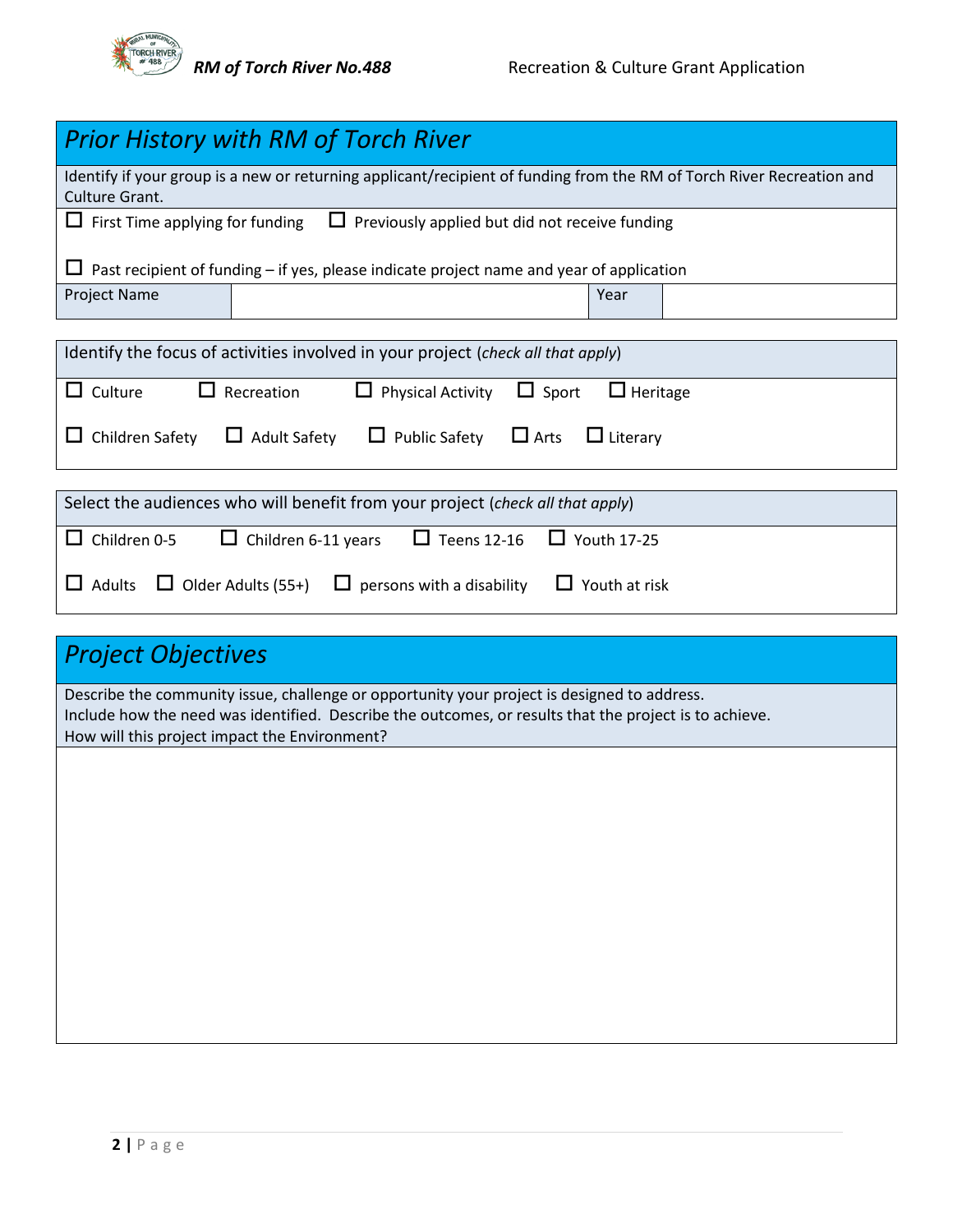

### *Community Benefits*

Who will benefit from participating in your project? Estimate how many people will participate and benefit from this project. Explain how you arrived at this estimate.

# *Sustainability*

How do you plan to preserve the infrastructure?

### *Volunteer Contributions*

Indicate how volunteers will be involved with the project. Estimate the total number of volunteers and hours that will be contributed. Explain how you arrived at this estimate.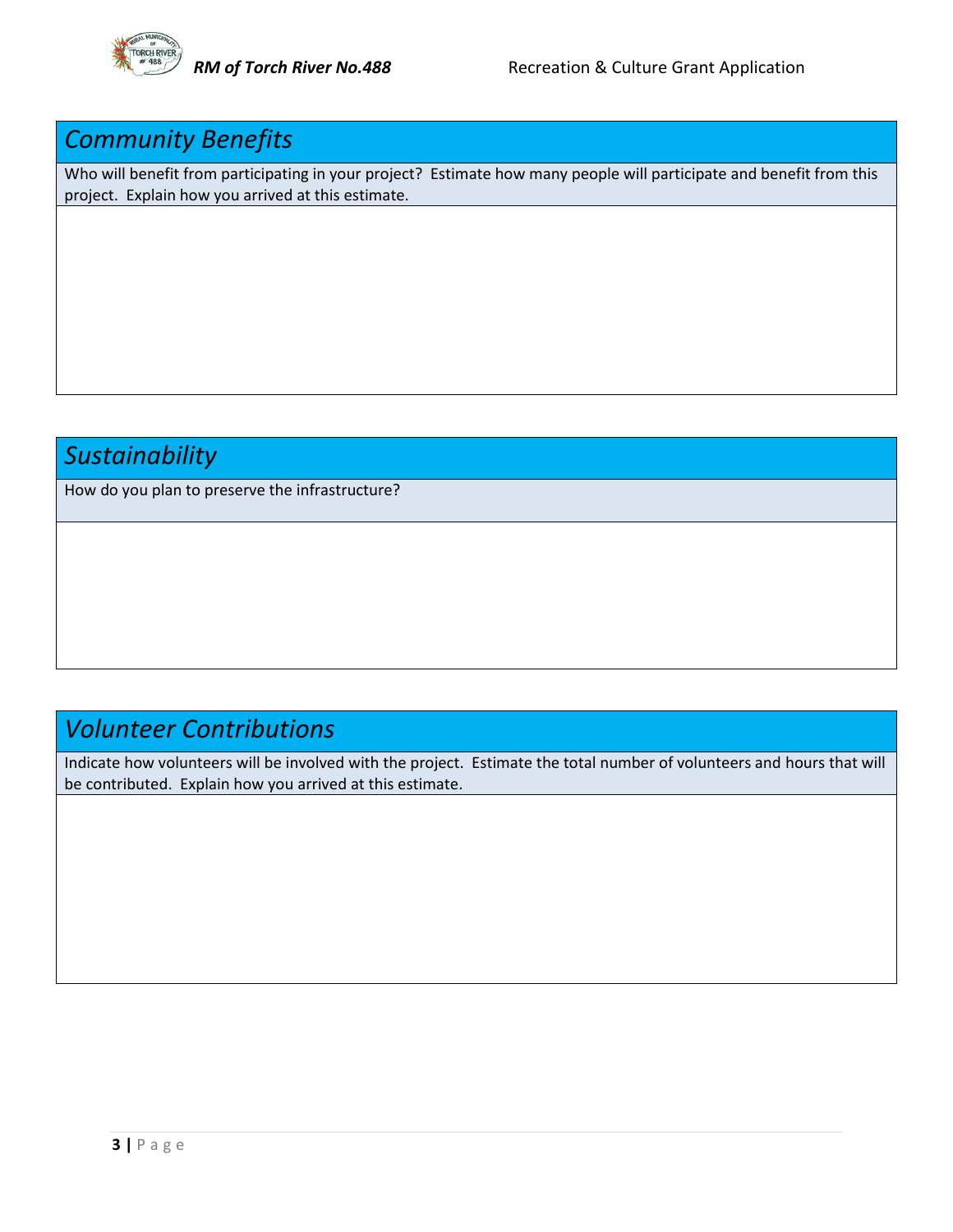

# *Budget & Funding*

| Identify all budgeted revenue & expenses relating to your project. |               |  |
|--------------------------------------------------------------------|---------------|--|
| Income                                                             | Amount        |  |
| Cash donations                                                     |               |  |
| Fundraising                                                        | \$            |  |
| <b>Foundations</b>                                                 | \$.           |  |
| Corporations                                                       | \$            |  |
| Individual contributions                                           | \$.           |  |
| In-kind support                                                    | $\zeta$       |  |
| Other funding sources (Please specify)                             | Ś.            |  |
| <b>Total Income</b><br><b>Expenditures</b>                         | \$            |  |
| Project materials (please attach business quote)                   | \$.           |  |
| Minor equipment (please attach business quote)                     | $\frac{1}{2}$ |  |
| Contractor (please attach Contractor quote)                        | $\zeta$       |  |
| Other direct project related expenditures (please attach business  | \$            |  |
| quotes)                                                            |               |  |
|                                                                    | \$            |  |
| <b>Total project Expenditures</b>                                  |               |  |
|                                                                    | \$            |  |
| Recreation and Culture Funding Grant (requested amount)            |               |  |

# *Other Relevant Information*

If required, this space is provided for inclusion of any other relevant project information that was not captured in other sections.